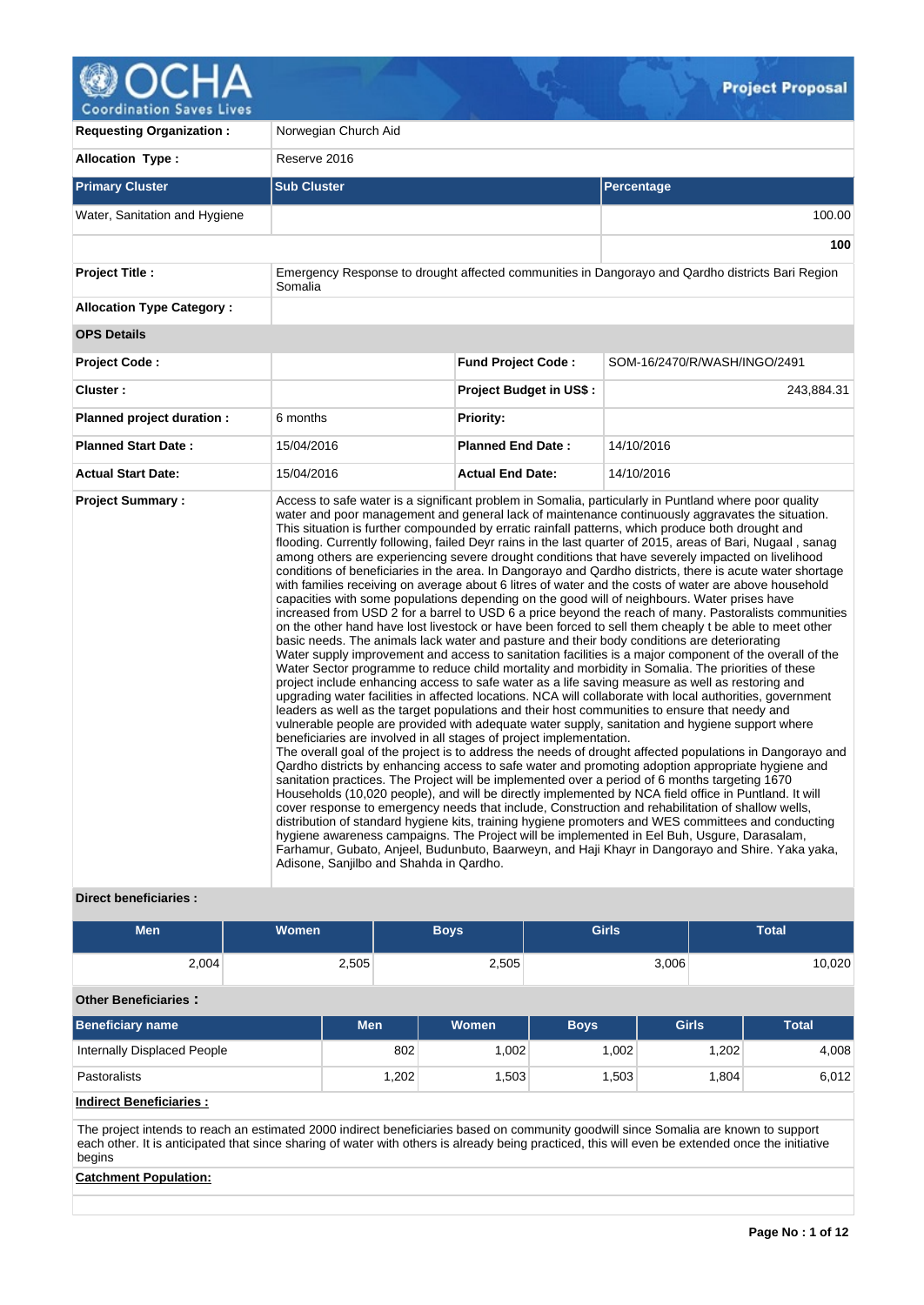## **Link with allocation strategy :**

This proposal is a live saving project as target beneficiaries are in dire need to access water, sanitation and hygiene services as they at great risk of acute watery diarrhea outbreak in severely drought stricken areas of Bari region. The response will provide WASH support to reduce morbidity and mortality among vulnerable girls, the elderly, pregnant and lactating women, boys and men, in target locations. He project also intends to cushion the target populations from further deterioration and increasing livelihood demands that are exposing them to danger as they walk long distances to get water or sell their assets to buy water at exorbitant costs that are beyond the reach of many. This is a short term response with anticipation that the expected Gu rains will alleviate the suffering and increase water access.

#### **Sub-Grants to Implementing Partners :**

| <b>Partner Name</b>                                   | <b>Partner Type</b> | <b>Budget in US\$</b>       |
|-------------------------------------------------------|---------------------|-----------------------------|
|                                                       |                     |                             |
| Other funding secured for the same project (to date): |                     |                             |
| <b>Other Funding Source</b>                           |                     | <b>Other Funding Amount</b> |

#### **Organization focal point :**

| <b>Name</b>       | <b>Title</b>                                                                    | Email                  | <b>IPhone</b>  |
|-------------------|---------------------------------------------------------------------------------|------------------------|----------------|
| Kirsten Egebak    | Area Representative NCA<br>Somalia and Eastern<br>Africa Regional<br>Programmes | kirsten.engebak@nca.no | +254 724259849 |
| <b>BACKGROUND</b> |                                                                                 |                        |                |

#### **1. Humanitarian context analysis**

According to UNOCHA (2015), an estimated 511,000 persons are in need of immediate, life-saving assistance in Bari, Nugal and Sanag regions. Specifically for Deyr 2015, Puntland has experienced low rains across large areas of Bari, Nugal, Sanag and Sool regions (FAO-FSNAU, 2015). In the absence of adequate infrastructure, poor performance of rains has resulted in direct and significant effects on living conditions for the local population. UNFPA's Population Estimation Survey (2014), estimates the population of Bari region as 719,512. Nomadic persons account for the majority of the population at 19 %. Most of the areas of Puntland, in particular the Bari, Nugaal and Sanag regions, have witnessed below average rains since Gu 2015. In November 2015, cyclones Chapala and Megh caused significant damage and affected more than 70,000 people (FAO-SWALIM, 2016). Later in 2015, the development of an El -Nino system intensified poor performance of rains across the mainland. The interplay of these weather related occurrences has exacerbated the poor humanitarian situation by creating fresh pressures.

The Humanitarian Affairs and Disaster Management Agency (HADMA) and Humanitarian partners among them Norwegian Church Aid – NCA conducted a rapid drought assessment in Bari, Nugaal and sanaag regions which estimated that about 220,000 people( men, Women ,Boys and Girls) are affected by drought in the state. Government authorities in Puntland issued an appeal on 21 January 2016 to assist the drought affected people in the region. An estimated 65 per cent of Puntland faces drought conditions, according to an inter- agency assessment conducted jointly with local authorities and FAO, areas affected include Dangorayo and Garowe and parts of Badhan, Dhahar, Eyl, Qardho, eastern Taleex/Xudun, and districts of Bari, Nugaal and Sanaag and Sool regions.

Throughout the drought assessment, loss of conventional water sources such as berkads, wells, dams and streams was noted forcing affected populations to cover large distances of up to 50km in search of water & pasture for their animals. Key stakeholder interviews revealed that this has led to significant problems in meeting minimum drinking requirements for households. At the same time, as large numbers of households compete for depleting water sources, consumption of poor quality water has reportedly resulted in spread of diseases such as diarrhea, and gastric and renal disorders. The continued depletion of ground water resources as the only reliable water sources may lead to conflict of resources between the communities and livestock in these drought affected areas. There is the risk of over usage of the rare commodity which may also lead to deterioration of groundwater quality triggering water borne diseases. Services. The lack of water has affected the nutrition status of men, women, boys and girls with Malnutrition rates high amongst children below 5 years. The continued depletion of ground water resources as the only reliable water sources may lead to conflict of resources between the communities and livestock in these drought affected areas. The overuse of the rare commodity may also lead to deterioration of groundwater quality triggering water borne diseases. The situation is expected to worsen during the coming months owing to the continued depletion of available water resources in the areas. The next rainy season is expected to start in late March. It is this precarious conditions that have seen the government of Puntland make an appeal for humanitarian assistance.

An integrated response that incorporates safe water access, through water vouchers, rehabilitation of available water systems will strengthen the resilience of these communities by increasing access to safe water thus reducing the drought impact on the population.

#### **2. Needs assessment**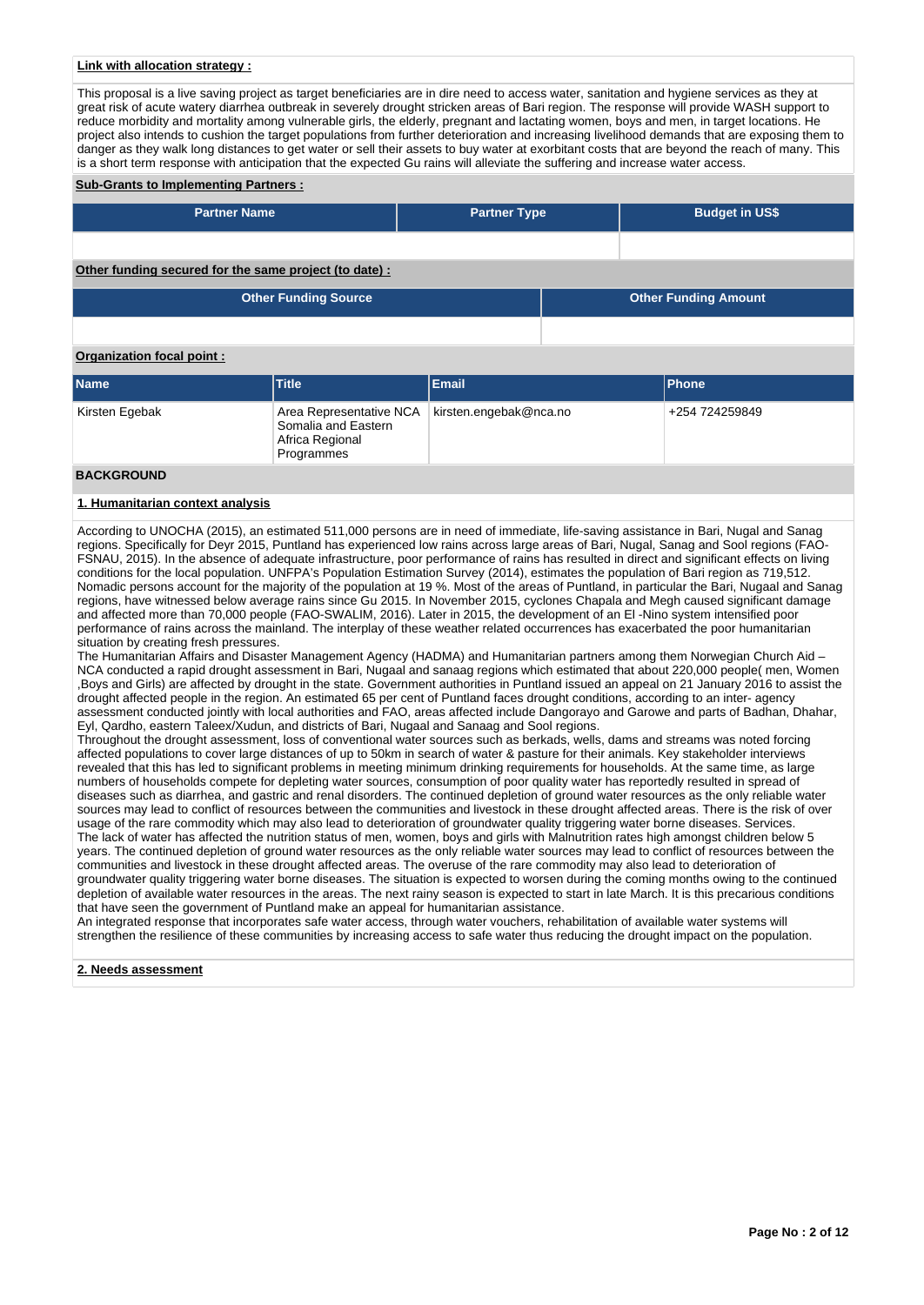NCA and Other international organizations i.e. CARE, save the children, International Rescue committee among others conducted a Rapid Drought assessment in Bari, Nuugal and Sanag regions of Puntland state on January 21st 2016.Having responded to the 2014 drought situation in Dagorayo and Ely districts through CHF funding ref CHF-DDD-3485-616-ER, NCA saw it necessary to coordinate and collaborate with other agencies to respond to needs in this vast area. Methods adopted during the assessment included Focus Group discussions held with men and women Host community representatives and through observation. Critical issues identified during the assessment included loss of livelihoods, poor access to drinking water and food, and high prevalence of malnutrition. Access to basic services such as health, education, sanitation and protection were also chronic concerns.

To respond to WASH needs in Dangorayo and Qardho, NCA has consulted existing water management committees who constitute 30% females in the identification of areas that are hard hit and where men, women, boys and girls are being forced into migration or walk long distances to access water. The exercise revealed that, locations visited such as (Usgure, Celbul, Dhamal-same, Barwayn, Xaji Khayr and Budhunto-buto of Dangorayo, and Sherbi, Guudcade, Adisone and Yaka of Qardho) have their main sources of water as berkads, earth dams and shallow wells that depend on storm water/surface run-off during rains for replenishment. As a result below-normal rains in the past 2-3 years and failure of Deyr 2015 rains, water sources (berkads, shallow wells and dams) have dried up or yields declined significantly and acute water shortage is currently being experienced across all locations.

The cost of water in the target locations is three fold what it was 3 months ago. A barrel of water (200 Litres) that costed USD 2 three month ago now goes for USD 6 which is 300%. The daily average water consumption is estimated at 6.6 litters per day per person per day which is below the recommended 7.5 litters in emergency settings. Majority of the rural populations in the area cannot afford water and depend entirely on the good will of their neighbours for daily water needs. Before the drought rural households of 6 persons used up to 120 litres of water per day. Currently they can only manage up to 40 litres. The water is not sufficient to meet their personal, domestic and animal needs. Lack of water has impacted on loss of livelihood assets whose off-take is very low to meet the water demands. Livestock deaths have been reported in Qardho but the numbers are not known. Safe hygiene and sanitation practices have been hampered by insufficient water quantities. Qardho district is currently left with 3 reliable water sources in three villages out of a possible 28 villages despite high salinity levels. Distances trekked by women and men in pastoral communities to access water increased up to 50 km as most water systems with a range of 500m to 1 km have now dried up. Women and girls are limited in performance of their daily chores owing to lack of water to take care of their hygiene needs. Reports indicate reduced number of children attending school and Madrassa as majority are out looking for water or families have migrated to locations where they can easily access some water.

Latrine coverage in rural areas is low at 1:40 where 1 latrine is available for 9 families. Children practice open defecation near homestead and with lack of water to WASH their hands with soap, this poses the risk of oral faecal disease transmission. Solid waste of plastics is littered everywhere and it is not a concern for the target population. Adoption of good hygiene practices has been hampered due to lack of water. Women and girls are not free to use the same facilities being used by the men and boys for security reasons. The project will segregate latrines constructed by gender to improve security for women and girls.

## **3. Description Of Beneficiaries**

All the targeted beneficiaries who will include men, women, boys and girls; are among those identified as being in need of life saving support in Dangorayo and Qardho districts in Bari region following the current drought conditions that has seen the region considered under severe drought by SWALlM. Selection of project beneficiaries in collaboration with existing WASH communities, Local authorities and representatives from HADMA. Vulnerabilities have been determined but not limited to the following;

- Drought affected locations experiencing massive migration of its people who are moving to areas where they can access water
- Female and Child headed households where husbands and sons have moved their livestock in search of pasture
- The elderly, Pregnant and lactating Mothers
- The marginalized Bantu and Madiban communities
- Locations with completely dried up water sources
- Pastoral communities suffering loss of livestock and being pressured into offsetting them at low prices to be able to buy water

NCA staff will implement the project directly in the project target sites over a 6 month period. NCA will also work closely with duty bearers and other key decision makers to support the project in all the targeted districts. Various community committees will remain instrumental in identification of direct beneficiaries for the respective activities. Close reference to humanitarian needs and FSNAU reports will be done to monitor the contextual changes and needs for consideration during implementation.

## **4. Grant Request Justification**

North-eastern regions of Somalia are currently facing severe drought conditions. The most affected areas includes Bari, Sanaag and parts of Nugaal region such as Dangorayo district. The drought conditions are attributed to below average rainfall in the past 2 years and failure of Deyr 2015 rains. Food Security and Nutrition Analysis Unit in January 2016 reports have highlighted that populations in in the area are in need of emergency assistance. This group has been displaced because of drought that has led to severe food shortage in their localities. Access to safe water, health and food are all in short supply and require collaborative efforts of various agencies to address the need. Poor access to safe drinking water and lack of adequate sanitation facilities, coupled with poor hygienic practices, are major threats for the survival and development of men, women, boys and girls in Somalia. Water, sanitation and hygiene remain critical basic necessities in life. The project intends to meet the needs of beneficiaries related to water access through rehabilitation of water facilities. This is to ensure that water consumed is safe and health risks are minimized. Addressing the hygiene and sanitation requirements in affected areas is equally critical. The lack of latrines is resulting in unsafe and unhealthy conditions for the already vulnerable target population.Hand washing needs to be emphasized. Hygiene awareness campaigns will be targeted to ensure that beneficiaries inhabit clean environments, adopt appropriate hygiene and sanitation practices to avert any risks of disease outbreak. Menstrual hygiene management remains a big challenge for women and girls during periods of water scarcity interfering with their daily chores with majority opting to sit home thus not being productive

The project will improve the protection environment for women and girls who will be able to access water in close proximity of about 500M as opposed to walking over 50km to get it. Hygiene campaigns are aimed at improving the hygiene situation by promoting hand washing during critical moments as wells observing hygiene within the 5 hygiene domains ( food, water, personal, domestic and environmental) .The project also intends to ensure that children in school and Madrassa remain in school and that their learning is not interfered with at all. Capacity building sessions will ensure at least a 40% female representation contributing to gender equality where Men and women alike contribute to decision making in the WASH committees and hygiene promotion teams. Those with livelihood assets especially livestock will be saved from selling their animals out of desperation and not making valuable profits from them. All this is geared towards improving the livelihood conditions of people in prioritized locations. This response will be in line with the cluster objectives as well as interventions outlined in the Humanitarian response plan with regard to emergency response

#### **5. Complementarity**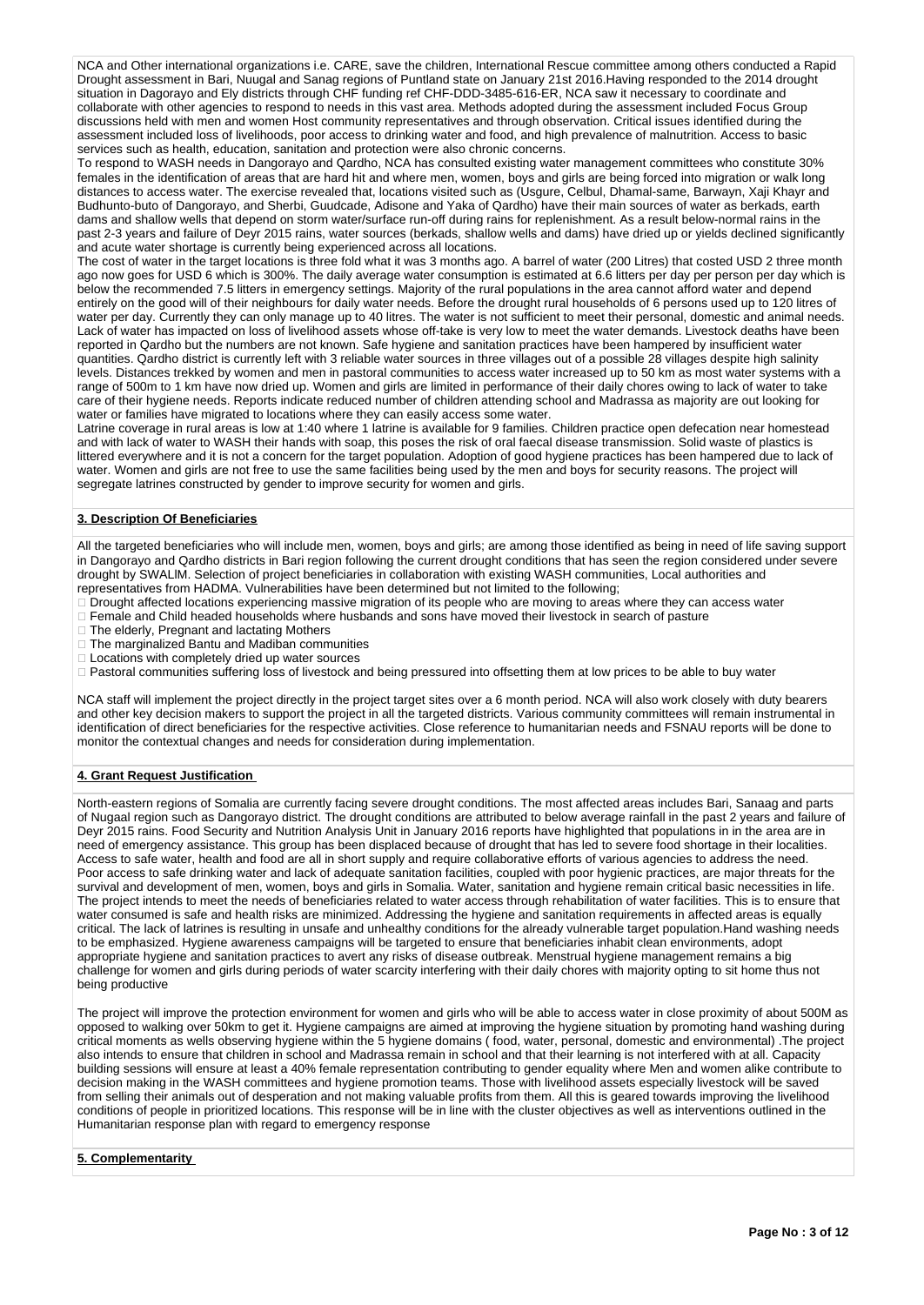NCA funded through funding from the TV campaign having constructed a borehole system in Nugaal with extended pipelines to 5 IDP settlements. The project also constructed IDP latrines and conducted hygiene and sanitation sessions. Previously under the OCHA ERwindow, NCA supported the rehabilitation of water systems in Dangorayo as well as provision of hygiene and sanitation. With the coming funding from the TV telethon in NCA will remain committed to ensure delivery of efficient and appropriate WASH services intended to increase access to safe water, reduce the distance trekked to access water and create a safe environment for all users of the sanitation facilities. Through continuous capacity development and community empowerment, target beneficiaries are expected to change their attitude and behaviour and adopt appropriate hygiene and sanitation practices reduce health risks that could impact their well-being.

## **LOGICAL FRAMEWORK**

#### **Overall project objective**

To address the needs of drought affected populations in Dangorayo and Qardho districts by enhancing access to safe water and promoting adoption appropriate hygiene and sanitation practices. Activities to achieve the objective will be three fold; first is water access, where the idea is to reduce the distance covered by beneficiaries to access water to a minimum 500m to reduce risks of Gender based violence attacks on girls and women who are the main users of this facilities. Second will be improving sanitation facilities and reducing incidences of open defecation in areas where populations are concentrated as it can results in health risks and eventual disease outbreak especially Diarrhea. There is also a lot of garbage or litter scattered across the area that can be collected to enhance safety of the environment at large and also near the dwellings thus reducing risks of disease outbreaks especially among children playing in the fields. Lastly is to ensure that communities are aware of the dangers they expose themselves to when they don't practice good hygiene. This will be done through hygiene awareness campaigns and information dissemination of hand washing practice and understanding the disease routes and how the various steps in the F- diagram can impact on us. The project will work in collaboration with existing water committees and hygiene promoters whose capacities will be strengthened for wide reach-ability and eventual sustainability of WASH interventions.

## **Water, Sanitation and Hygiene**

| <b>Cluster objectives</b>                                                            | Strategic Response Plan (SRP) objectives | <b>Percentage of activities</b> |
|--------------------------------------------------------------------------------------|------------------------------------------|---------------------------------|
| Provide access to safe water, sanitation and<br>hygiene for people in emergency need | Somalia HRP 2016                         | 100                             |

**Contribution to Cluster/Sector Objectives :** The project will feeds into strategic Objective one of the Humanitarian Response plan (HRP) which relates to addressing the humanitarian needs by providing lifesaving and life-sustaining assistance to people in need, prioritizing the most vulnerable. The focus will be on improving the living conditions of target right holders with the aim of upholding their dignity. The project will increase access to safe water as a life saving measure,Promoting hygiene at all levels with hand washing during critical moments is at the center of this project. This is aimed ensuring that health risks are kept at bay and diarrhea diseases are controlled. The project will strengthen the capacities of existing WASH committees and hygiene promotion to ensure that communities.

#### **Outcome 1**

10,020 beneficiaries ( 2004 men, 2505 women, 3006 girls and 2505 boys) have access to safe Water, acceptable sanitation and adopt appropriate hygiene in drought stricken locations of Dangorayo and Qardho.

## **Output 1.1**

## **Description**

Access to safe water Increased

- Water supply systems constructed and rehabilitated
- Communal latrines constructed
- WASH capacities in project locations strengthened

## **Assumptions & Risks**

#### Assumptions

- $\Box$  Peaceful coexistence during project implementation
- Project observes the project cycle management
- □ Good project coverage and reach-ability in target locations

## Risks

- $\Box$  Inter clan conflicts in the project areas
- Barriers put in place by duty bearers during project cycle management
- □ Threats from militia groups

# **Activities**

# **Activity 1.1.1**

# **Standard Activity : Water point construction or rehabilitation**

Construction of 3 shallow wells and rehabilitation of 6 shallow wells. This supports reduced costs spend on water trucking by ensuring lengthened periods of water access in target locations. It also reduces distances trekked by right holders to access water away from their localities giving more time to women and girls who are the main users of water to undertake other chores. The project intends to reach 4,500 beneficiaries with about 500 people benefiting from each well.

**Activity 1.1.2** 

# **Standard Activity : Work for Water Voucher**

Based on the difficulties being experienced in the project locations, the project will provide unconditional water vouchers. The drought has impacted on the nutrition status of the community with a generally weakened population. With long distances covered, communities may be unable to work based on the current vulnerability levels. The project will target 3515 people who will be selected based on the prescribed criteria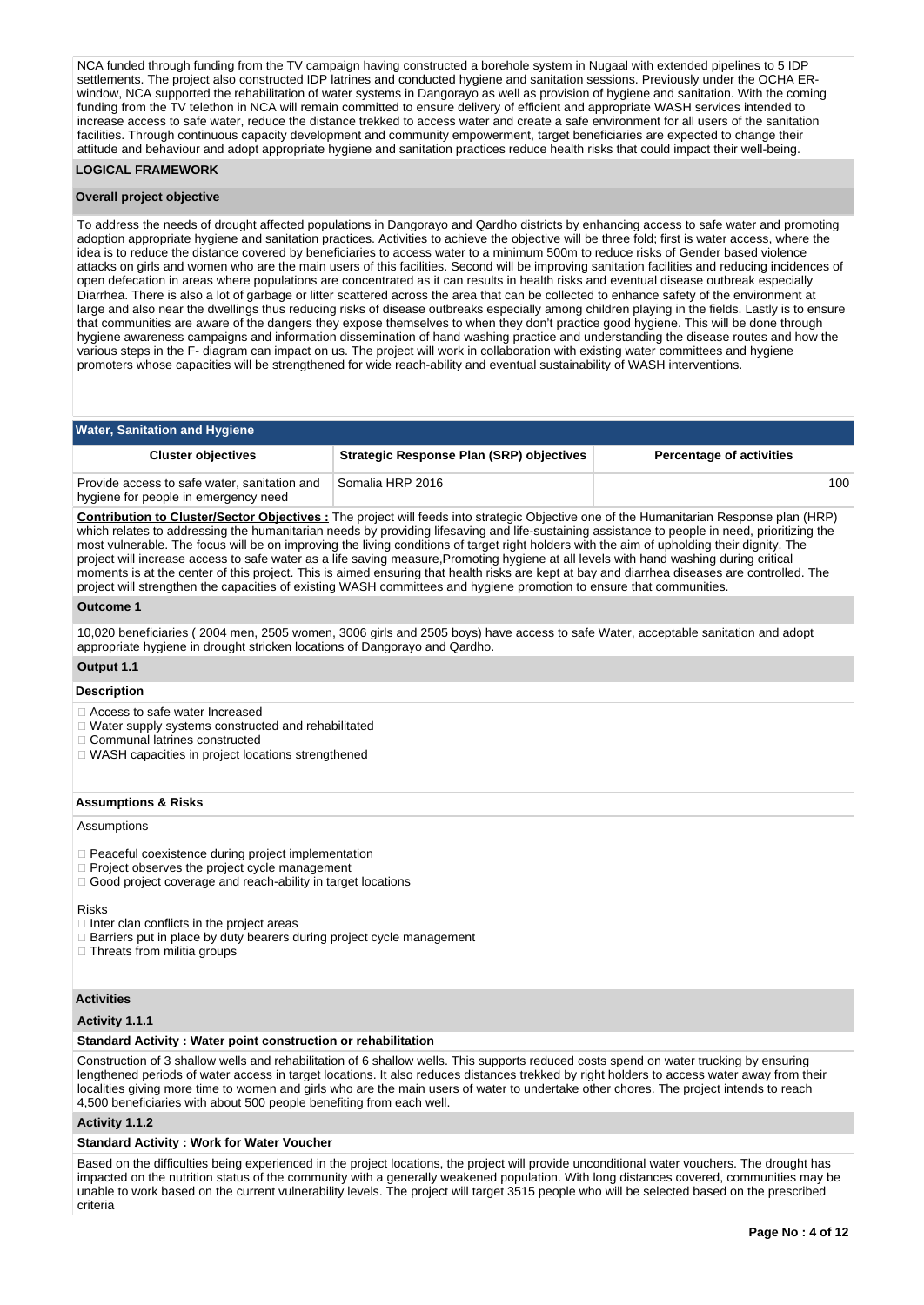### **Activity 1.1.3**

### **Standard Activity : Capacity building (water comittees and WASH trainings)**

strengthening capacities of 45 WASH committee members and 55 hygiene promoters. The WASH committees will be capacity built on operation and maintenance of available and new water facilities to enhance continued access to water. Hygiene promoters will be trained to facilitate support to hygiene promotion activities mass media campaigns in target locations. The WASH committee members who are largely men will have a 40% female representation while the Hygiene promoters who are largely women will have a 40% male representation during training

## **Activity 1.1.4**

#### **Standard Activity : Community Hygiene promotion**

Conduct 2 Hygiene awareness campaigns (mass Media) targeting at least 3000 people. This will place emphasis on disease transmission routes while encouraging hand washing practice during critical moments. the importance of food, personal, domestic, water and environmental hygiene will be discussed to ensure improved hygiene and reduced health risks. The hygiene promotion activities will be done in areas of convergence for families that have moved and within IDP settlements. Selection of project locations for hygiene campaigns will be in collaboration with existing WASH communities, Local authorities and representatives from HADMA.

# **Activity 1.1.5**

## **Standard Activity : Hygiene kit distribution (complete kits of hygiene items)**

The project will distribute 1700 standard hygiene kits with jericans, soap and water treatment tablets and sanitary cloth . This is to ensure that water consumed is safe and women and girls undertake their chores uninterrupted. The hygiene of women and girls remains critical even during emergencies.

## **Indicators**

|                                                                                                                                                 |                                                                                              |                                                                                                                                                                                                                                                                                                                                                                                                                                                                                                                                                                                                                                                                                                                          |            | <b>End cycle beneficiaries</b> |             |              | End<br>cycle  |
|-------------------------------------------------------------------------------------------------------------------------------------------------|----------------------------------------------------------------------------------------------|--------------------------------------------------------------------------------------------------------------------------------------------------------------------------------------------------------------------------------------------------------------------------------------------------------------------------------------------------------------------------------------------------------------------------------------------------------------------------------------------------------------------------------------------------------------------------------------------------------------------------------------------------------------------------------------------------------------------------|------------|--------------------------------|-------------|--------------|---------------|
| Code                                                                                                                                            | <b>Cluster</b>                                                                               | <b>Indicator</b>                                                                                                                                                                                                                                                                                                                                                                                                                                                                                                                                                                                                                                                                                                         | <b>Men</b> | <b>Women</b>                   | <b>Boys</b> | <b>Girls</b> | <b>Target</b> |
| Indicator 1.1.1                                                                                                                                 | Water, Sanitation and<br>Hygiene                                                             | Number of people with sustained access to safe<br>water                                                                                                                                                                                                                                                                                                                                                                                                                                                                                                                                                                                                                                                                  |            |                                |             |              | 4,500         |
| Means of Verification: Beneficiary testimonials, NCA and partners project reports/photos, GPS coordinates and monitoring reports, 4 w<br>matrix |                                                                                              |                                                                                                                                                                                                                                                                                                                                                                                                                                                                                                                                                                                                                                                                                                                          |            |                                |             |              |               |
|                                                                                                                                                 | Indicator 1.1.2   Water, Sanitation and<br>Hygiene                                           | Number of people with temporary access to safe<br>water                                                                                                                                                                                                                                                                                                                                                                                                                                                                                                                                                                                                                                                                  |            |                                |             |              | 3,515         |
| matrix                                                                                                                                          |                                                                                              | <b>Means of Verification</b> : list of beneficiaries, water vouchers, WASH committee testimonials, project Photos and monitoring reports, 4 w                                                                                                                                                                                                                                                                                                                                                                                                                                                                                                                                                                            |            |                                |             |              |               |
| Indicator 1.1.3                                                                                                                                 | Water, Sanitation and<br>Number hygiene promoters and water committees<br>Hygiene<br>trained |                                                                                                                                                                                                                                                                                                                                                                                                                                                                                                                                                                                                                                                                                                                          |            |                                |             |              | 100           |
|                                                                                                                                                 |                                                                                              | <b>Means of Verification:</b> training lists, training reports, project reports, 4 w matrix                                                                                                                                                                                                                                                                                                                                                                                                                                                                                                                                                                                                                              |            |                                |             |              |               |
|                                                                                                                                                 | Indicator 1.1.4   Water, Sanitation and<br>Hygiene                                           | Number of people who have participated in<br>hygiene promotion activities                                                                                                                                                                                                                                                                                                                                                                                                                                                                                                                                                                                                                                                |            |                                |             |              | 3,000         |
|                                                                                                                                                 |                                                                                              | <b>Means of Verification:</b> IEC materials, event photos, local authorities, project reports, 4 w matrix                                                                                                                                                                                                                                                                                                                                                                                                                                                                                                                                                                                                                |            |                                |             |              |               |
| Indicator 1.1.5                                                                                                                                 | Water, Sanitation and<br>Hygiene                                                             | No of households receiving cluster standard<br>hygiene kits with sanitary clothes for women and<br>girls                                                                                                                                                                                                                                                                                                                                                                                                                                                                                                                                                                                                                 |            |                                |             |              | 1,700         |
|                                                                                                                                                 |                                                                                              | Means of Verification: project photos, local authorities, project reports, distribution reports, 4 w matrix                                                                                                                                                                                                                                                                                                                                                                                                                                                                                                                                                                                                              |            |                                |             |              |               |
|                                                                                                                                                 | addressed Through the NCA's complain handling Mechanism.                                     | Additional Targets: Community mobilization will be undertaken with the objective of introducing the project to all stakeholders among them<br>Local authorities, Host communities, Beneficiaries and government leaders where available in regard to the project and its aim. The project<br>objectives will be shares in the spirit of transparency and accountability, The nature of project implementation, areas of coverage and work<br>with select leaders and committees in selection of project direct beneficiaries. The kind of activities planned for will be shared and<br>communities will be provided an avenue from where they can launch any concerns in the event that they have issues that need to be |            |                                |             |              |               |

### **M & R**

## **Monitoring & Reporting plan**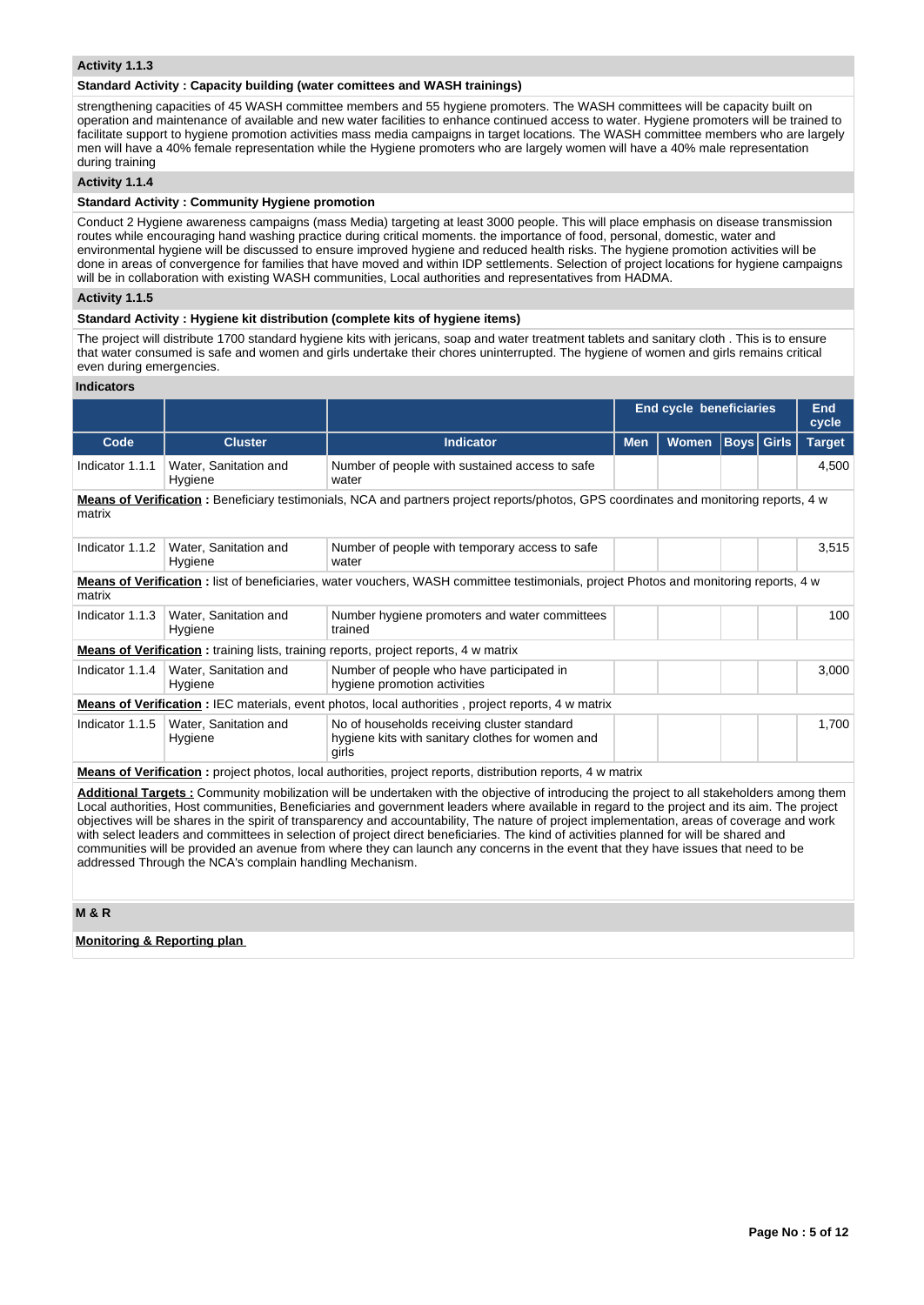Monitoring will be conducted on regular basis to track and record project progress and performance. This is conducted at four levels: community, NCA field office, NCA Nairobi office, UN cluster coordination mechanism levels.

At Community level: The project will involve the target communities in the planning of activities implementations and monitoring through periodic field visits and assessment of the project outputs and outcomes. Assessments will be jointly conducted with community leaders, beneficiaries and local authorities. NCA field-based technical staff in liaison with NCA Nairobi office programme staff will facilitate this process through participatory techniques and methodologies.

NCA Puntland Field Office: Field-based technical staff will regularly undertake project monitoring to assess implementation of activities and results. Information collected from monitoring will be shared with NCA Nairobi office for decision making (remedial/corrective purpose) and for compilation of progress reports. It will also be shared with the UN sub-clusters established at region/field level for information and coordination of activities in the region.

NCA Nairobi: The program office in Nairobi will provide technical backstopping for the project. It will further undertake field visits when security permits, to track project progress and performance. The office will also review quarterly reports submitted by the field office. NCA monitoring and evaluation tools available and will be utilized. This will be supplemented by other suitable program level monitoring and reporting tools developed by the program team or as deemed necessary by CHF. Equally important, telephone and electronic communication will be continuously maintained coordination of the project progress and results.

UN Cluster Coordination meetings: NCA will attend coordination meetings at Nairobi and field levels and share project information and lessons learnt from the project implementation. For this project, NCA will continue to participate in the food security, WASH, Protection and Education clusters. Efforts will be made to partake in field assessment missions conducted on behalf of the UN cluster coordination mechanisms. It will additionally regularly update the 4W (Who does What, Where) planning tools of each cluster to share information on the intervention. Reports from these initiatives will be fed into the UN quarterly reporting system. The following reports will be generated during the life of the project:

□ Monitoring reports: these will be compiled at the end of each field activity visit by NCA field staff. The reports will capture achievement of targets as per the activity, challenges, feedback from participants and way-forward and shared by stakeholders

Field Quarterly reports: NCA field coordinator will compile quarterly reports. These reports will provide a contextual background, provide an analysis of planned versus implemented activities, results of activities and challenges, lessons learnt and way-forward. The Nairobi based program team will receive and review the reports and provide feedback on the same

Program Periodic report: NCA - Nairobi office will compile project periodic report as per CHF reporting requirements. The periodic reports will be based on the field quarterly reports as well as field assessment reports. The finance office will also generate a financial report (income and expenditure statement) showing the expenditures as per the budget lines, variances and reasons thereof. This report will accompany the progress report.

Final Report: NCA will prepare a final substantive narrative and financial project reports for submission to CHF as stipulated in the project agreement with CHF

 $\supseteq$  Standards and policies: Sphere standards. Somalia WASH quidelines Do No Harm and code of good conduct will be applied to meet the locally agreed operational targets. Core humanitarian standards for accountability will also be applied.

## **Workplan**

| <b>Activitydescription</b>                                                                                                                                                                                                                                                                                                                                                                                                                                                                                                                                                                                                                                                                            | Year | $\overline{2}$ | 3 |              | 5            |                         |             | 8                       | 9 | 10 <sup>1</sup> | 11 12 |
|-------------------------------------------------------------------------------------------------------------------------------------------------------------------------------------------------------------------------------------------------------------------------------------------------------------------------------------------------------------------------------------------------------------------------------------------------------------------------------------------------------------------------------------------------------------------------------------------------------------------------------------------------------------------------------------------------------|------|----------------|---|--------------|--------------|-------------------------|-------------|-------------------------|---|-----------------|-------|
| Activity 1.1.1: Construction of 3 shallow wells and rehabilitation of 6 shallow wells.<br>This supports reduced costs spend on water trucking by ensuring lengthened<br>periods of water access in target locations. It also reduces distances trekked by<br>right holders to access water away from their localities giving more time to women<br>and girls who are the main users of water to undertake other chores. The project<br>intends to reach 4,500 beneficiaries with about 500 people benefiting from each<br>well.                                                                                                                                                                       | 2016 |                |   |              | X            | IX.                     | $X$ $X$ $X$ |                         |   |                 |       |
| Activity 1.1.2: Based on the difficulties being experienced in the project locations,<br>the project will provide unconditional water vouchers. The drought has impacted on<br>the nutrition status of the community with a generally weakened population. With<br>long distances covered, communities may be unable to work based on the current<br>vulnerability levels. The project will target 3515 people who will be selected based<br>on the prescribed criteria                                                                                                                                                                                                                               | 2016 |                |   | $\times$     | $\mathsf{X}$ | $\mathsf{X}$            |             |                         |   |                 |       |
| Activity 1.1.3: strengthening capacities of 45 WASH committee members and 55<br>hygiene promoters. The WASH committees will be capacity built on operation and<br>maintenance of available and new water facilities to enhance continued access to<br>water. Hygiene promoters will be trained to facilitate support to hygiene promotion<br>activities mass media campaigns in target locations. The WASH committee<br>members who are largely men will have a 40% female representation while the<br>Hygiene promoters who are largely women will have a 40% male representation<br>during training                                                                                                 | 2016 |                |   |              | X            | <b>X</b>                | X           |                         |   |                 |       |
| Activity 1.1.4: Conduct 2 Hygiene awareness campaigns (mass Media) targeting at<br>least 3000 people. This will place emphasis on disease transmission routes while<br>encouraging hand washing practice during critical moments. the importance of<br>food, personal, domestic, water and environmental hygiene will be discussed to<br>ensure improved hygiene and reduced health risks. The hygiene promotion<br>activities will be done in areas of convergence for families that have moved and<br>within IDP settlements. Selection of project locations for hygiene campaigns will be<br>in collaboration with existing WASH communities, Local authorities and<br>representatives from HADMA. | 2016 |                |   |              | X            | X.                      | <b>X</b>    | $\overline{\mathsf{x}}$ |   |                 |       |
| Activity 1.1.5: The project will distribute 1700 standard hygiene kits with jericans,<br>soap and water treatment tablets and sanitary cloth. This is to ensure that water<br>consumed is safe and women and girls undertake their chores uninterrupted. The<br>hygiene of women and girls remains critical even during emergencies.                                                                                                                                                                                                                                                                                                                                                                  | 2016 |                |   | $\mathsf{x}$ | X            | $\overline{\mathsf{x}}$ |             |                         |   |                 |       |
| <b>OTHER INFO</b>                                                                                                                                                                                                                                                                                                                                                                                                                                                                                                                                                                                                                                                                                     |      |                |   |              |              |                         |             |                         |   |                 |       |
| <b>Accountability to Affected Populations</b>                                                                                                                                                                                                                                                                                                                                                                                                                                                                                                                                                                                                                                                         |      |                |   |              |              |                         |             |                         |   |                 |       |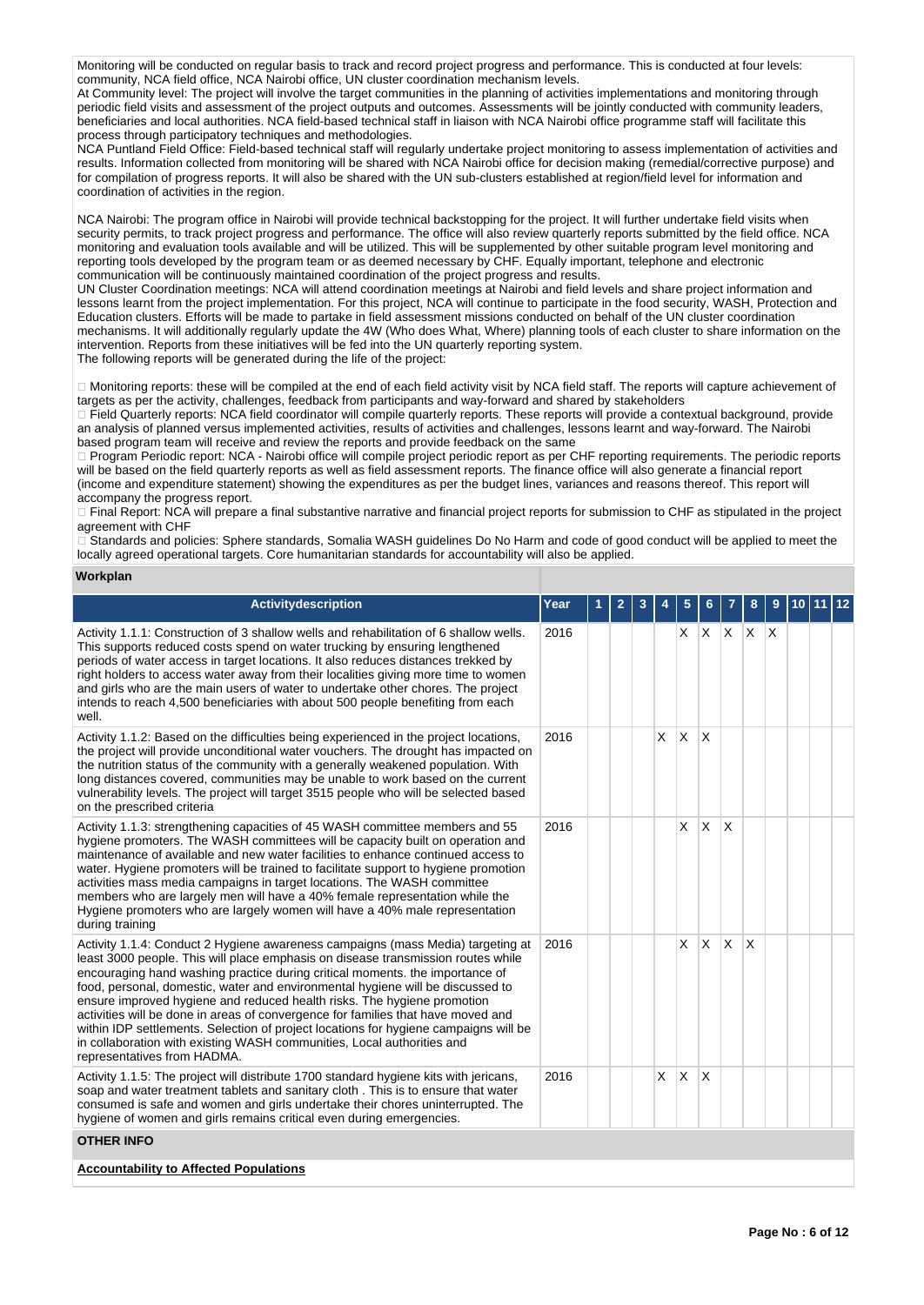An all-inclusive mobilization exercise will be conducted to ensure that the community understands the project objectives and purpose. The project is designed in way that the local leaders and community groups are key implementers and owners of the interventions. The committees involved in choosing beneficiaries also play an active role in ensuring greater community participation, and they are also crucial to information sharing among st all groups and individuals within the community. The beneficiaries will participate clean up campaigns from where they will receive water vouchers to access water. WASH committees including hygiene promoters will have their capacities strengthened and training that will enable them to manage and sustain the WASH interventions.

NCA is committed to the Core Humanitarian standards, demanding a strong focus on accountability towards rights holders and duty bearers at the community level. Forums for community elders, local authorities and rights holders will continue to be used as avenues for further consultations and also for purposes of responding to various concerns raised about the project through the complains handling mechanism.

#### **Implementation Plan**

## Project coordination

□ The project will be directly implemented by NCA in the target locations. Services for construction and rehabilitation of water supply systems will be tendered. The tenders will be analyzed and the winning bidder contracted to do the work. The overall responsible for the project at Nairobi level is the WASH program officer and the finance controller. At field level the field coordinator, will be responsible for all project activities. He will be supported by the WASH engineer, Field account, and Project support officers.

#### The project coordination will be at four levels:

□ UN Somalia Cluster System: The first level is with the United Nations cluster coordination mechanism. NCA is an active member of the United Nations cluster coordination mechanism in Somalia. Consistent collaboration and coordination with other non-state actors and the United Nations agencies under the cluster coordination mechanism and local authorities has continued to add value to NCA work in Somalia. This linkage will be utilized under this project to create synergy and supplement NCA planning, coordination and sharing of information with other stakeholders who are implementing comparable projects in Somalia and particularly in Gedo region. This is conducted both in Nairobi and within sub-clusters established at region/field level. In the case of Gedo region, NCA participates actively in the food security, WASH and Education sub-clusters. Currently, NCA chairs the food security field sub-cluster of Gedo region. ACT Alliance Coordination Mechanisms: The second level is with ACT Alliance Somalia Forum members. NCA is a key member of the ACT Alliance Somalia Forum where it collaborates with other five INGOs who are members of the forum and implementing projects in Somalia. The third level is with the Somalia NGO Consortium (SNC). NCA is an active member of the SNC. The members of the SNC are local Somalia based NGOs and International NGOs working in Somalia. This forum provides opportunities for collaboration and information sharing on issues affecting and impacting on humanitarian work in Somalia. These includes addressing issues such as taxation, staff security and safety, use of armed escort guards, etc.

□ Local structures and LNGO Partners: The forth level is with the partners, local communities' leaders and committees, target beneficiaries and local authorities. NCA global and country strategies is by choice rooted in the communities it works with. In the implementation of the current project, consultations will be held with the partners, local communities' leaders and committees, target beneficiaries and local authorities for local ownership, operational support and sustainability of the project. For increased synergies and greater project outcomes, NCA hopes to continue participating pro-actively in these forums, and at the same time, ensuring that the implementing Local NGO partners stay on board.

#### **Coordination with other Organizations in project area**

| Name of the organization                                         | Areas/activities of collaboration and rationale      |
|------------------------------------------------------------------|------------------------------------------------------|
| Save the Children                                                | WASH and they are the WASH cluster lead in the field |
| NGO consortium                                                   | Active members at the field level                    |
| World vision                                                     | Wash cluster core chair in Garowe                    |
| Care international                                               | We cordinate with them on WASH to avoid overlaps     |
| <b>Environment Marker Of The Project</b>                         |                                                      |
| A+: Neutral Impact on environment with mitigation or enhancement |                                                      |

#### **Gender Marker Of The Project**

2a- The project is designed to contribute significantly to gender equality

# **Justify Chosen Gender Marker Code**

The gender marker selected is an indication that Gender mainstreaming will be key in this project to ensure that beneficiaries' needs are met and their dignity protected. The needs of the different gender groups and people with special needs will be addressed and supported adequately. Water facilities and latrines will be located in strategic places that ensure safety of users so that girls and women in particular are not exposed to harms or SGBV while undertaking their daily chores. This is a main concern in the design of project interventions proposed here. The WASH aspects of the project ensures that both men and women are involved in the capacity building (as men tend to dominate the WASH committees and women dominate the hygiene promotion, NCA will attempt to include 40% of the other sex in male or female dominated activities). Beneficiaries like female/child headed HH, the elderly or disabled people who are not able to participate in work for water vouchers will select someone who can support them to ensure that they have access to water as well as other services provided within the project.

#### **Protection Mainstreaming**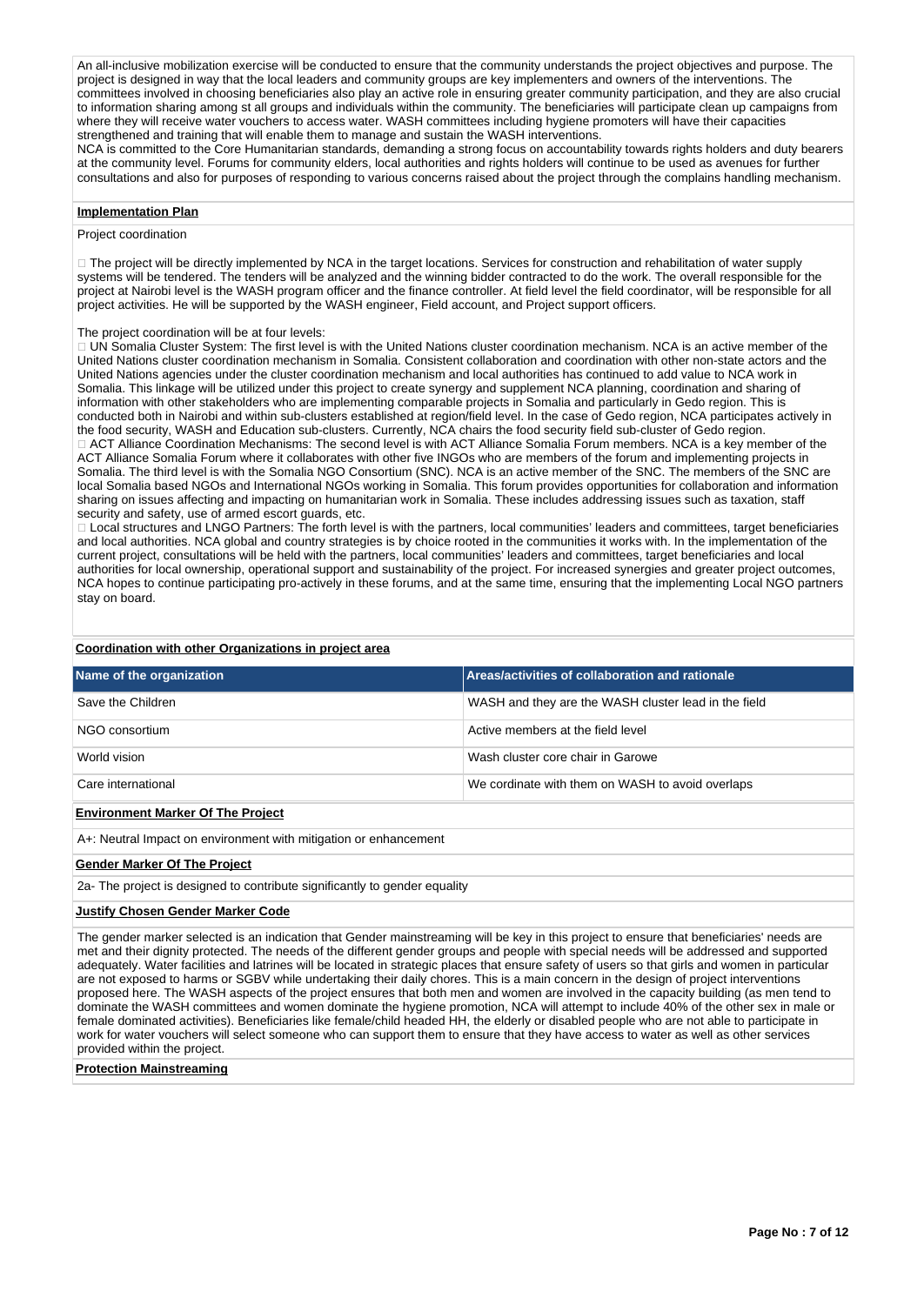Project beneficiaries will be part of the entire project management cycle. Host communities who are mainly indirect beneficiaries have been involved in the assessment phase. This is important to ensure that during actual implementation or other phases of the project cycle, There is No harm caused to the direct beneficiaries of the project. Men , women, boys and girls have been consulted in the needs analysis and their various needs where possible integrated into this proposal. Minority groups and other vulnerable groups like children, the aged, pregnant and lactating mothers and people with disabilities have been given consideration. Facilities being constructed and rehabilitated will be accessed equally by all men, women, boys and girls without discrimination. NCA will be accountable to all stakeholders within the project.NCA's complains handling mechanisms will be put in place during community mobilization to ensure that concerns raised from target groups are adequately addressed to avoid conflict or harm to the target populations. community members will also participate in the implementation of project activities like clean up campaigns and hygiene campaigns to improve their knowledge as well as keep their dwellings cleaning showing a sense of unity among them.

#### **Country Specific Information**

## **Safety and Security**

NCA has been operational in Puntland state since the Tsunami of 2004. NCA has worked regions of Nuugal, Bari, Mudug, and Sool regions with support from UNICEF, OCHA's HRF, CHF and The Norwegian Ministry of Foreign affairs. In 2013 NCA supported the cyclone affected communities in Dangorayo and Qarxis; and in 2014 responded to flood affected populations in the same area through CHF funding. NCA implements projects in the field through National staff; while Nairobi and head office staff provide technical support, monitoring and back donor relations. The safety and security of staff is assured by NCA as we have security focal point who monitors the situation and provides bi weekly updates on the same. NCA also has in place a security plan for Somalia that stipulates procedures for handling staff in the event there is need for evacuation. in addition, NCA as a member of the NGO consortium receives regular security information that guides operation and access in the operational areas.

## **Access**

Most of the NCA operational areas are accessible, hence implementation and regular monitoring is possible. In the targeted locations of Dangorayo and Qardo, NCA operates directly and has ongoing projects implemented and managed by the field office. Synergies will be created between the proposed and ongoing projects to maximize the impact to the targeted populations.

## **BUDGET**

| Code | <b>Budget Line Description</b>                                                                                                                                                                                                                                                                   |   | D / S   Quantity | <b>Unit</b><br>cost   | <b>Duration</b><br><b>Recurran</b><br>ce | $\%$<br>charged<br>to CHF | <b>Total Cost</b> |
|------|--------------------------------------------------------------------------------------------------------------------------------------------------------------------------------------------------------------------------------------------------------------------------------------------------|---|------------------|-----------------------|------------------------------------------|---------------------------|-------------------|
|      | <b>Staff and Other Personnel Costs</b>                                                                                                                                                                                                                                                           |   |                  |                       |                                          |                           |                   |
| 1.1  | Program Officer - WASH NRB                                                                                                                                                                                                                                                                       | S | $\mathbf{1}$     | 3,630<br>.00          | 6                                        | 1667.00<br>%              | 3,630.73          |
|      | The program officer Will be in charge of the project implementation, monitoring project plans and ensuring their timely execution<br>and reporting to UN OCHA.Salary Package is for Category III Segment 40 and includes basic salary, travel, Employers portion<br>12% provident fund.          |   |                  |                       |                                          |                           |                   |
| 1.2  | Finance Controller - NRB                                                                                                                                                                                                                                                                         | S | 1 <sup>1</sup>   | 2,530<br>.00          | 6                                        | 1667.00<br>%              | 2,530.51          |
|      | The finance controller will ensure that all financial documentation regarding the project are properly done and prepared and<br>reporting to UN OCHA.Salary Package is for Category III Segment 30 and includes basic salary, travel, Employers portion 12%<br>provident fund.<br>provident fund |   |                  |                       |                                          |                           |                   |
| 1.3  | <b>WASH Engineer</b>                                                                                                                                                                                                                                                                             | D | $\mathbf{1}$     | 2,000<br>.00.         | 6                                        | 6667.00<br>%              | 8,000.40          |
|      | The Engineer will provide technical capacities and advice and has a responsibility of ensuring that the construction /rehabilitation<br>works are properly undertaken. Salary Package is for Category III Segment 39 and includes basic salary, travel, Employers<br>portion 12% provident fund. |   |                  |                       |                                          |                           |                   |
| 1.4  | Project support Officer                                                                                                                                                                                                                                                                          | D | 1                | 1.680<br>.00          |                                          | 6 10000.00<br>%           | 10,080.00         |
|      | The Project support officer will be in charge of day to day running of the project, prepare and send reports regarding the project to<br>NCA Nairobi. Salary Package is for Category III Segment 36 and includes basic salary, travel, Employers portion 12% provident<br>fund.                  |   |                  |                       |                                          |                           |                   |
| 1.5  | Finance officer                                                                                                                                                                                                                                                                                  | D | 1                | 1.680<br>.00          | 6                                        | 5000.00<br>℅              | 5.040.00          |
|      | The finance officer will be in charge of day to day management of project finances and will prepare and send regular reports to<br>Finance controller. Salary Package is for Category III Segment 36 and includes basic salary, travel, Employers portion 12%<br>provident fund.                 |   |                  |                       |                                          |                           |                   |
| 1.6  | <b>Team Leader</b>                                                                                                                                                                                                                                                                               | S | 1 <sup>1</sup>   | 2,072<br>.00          | 6                                        | 1667.00<br>%              | 2,072.41          |
|      | The team leader Will be in charge of the project implementation, monitoring project plans and ensuring their timely execution.<br>HeWill also act as NCA's liason with stakeholders at the field level. Salary Package includes basic salary, travel, Employers<br>portion 12% provident fund.   |   |                  |                       |                                          |                           |                   |
| 1.7  | Admin and Logistics assistant                                                                                                                                                                                                                                                                    | S | 1                | 630.0<br><sup>0</sup> | 6                                        | 5000.00<br>℅              | 1,890.00          |
|      | The admin and logistics assistant will be in charge sourcing of tenders and ensuring procurement compliance at the field<br>level.Salary Package is for Category II Segment 23 and includes basic salary, travel, Employers portion 12% provident fund.                                          |   |                  |                       |                                          |                           |                   |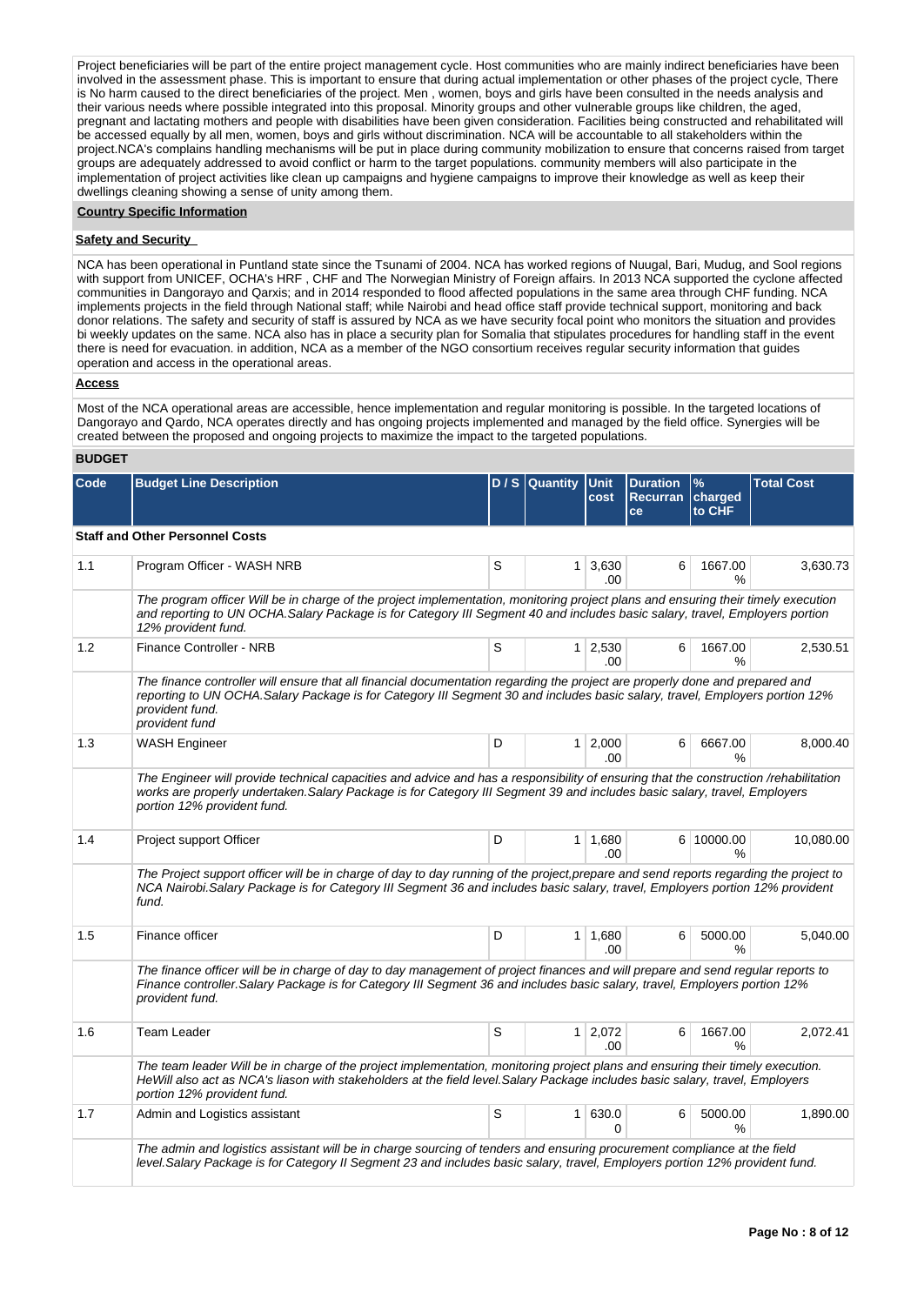| 1.8           | Data entry clerk                                                                                                                                                                                                                                                                                                                                                                       | D                |                | 2   800.0<br>U.       | 6              | 3333.00<br>%                | 3,199.68   |  |  |  |  |
|---------------|----------------------------------------------------------------------------------------------------------------------------------------------------------------------------------------------------------------------------------------------------------------------------------------------------------------------------------------------------------------------------------------|------------------|----------------|-----------------------|----------------|-----------------------------|------------|--|--|--|--|
|               | Each clerk will be paid \$800.00 as per NCA graduated scale. The staff will be on temporary basis.                                                                                                                                                                                                                                                                                     |                  |                |                       |                |                             |            |  |  |  |  |
|               | <b>Section Total</b>                                                                                                                                                                                                                                                                                                                                                                   |                  |                |                       |                |                             | 36,443.73  |  |  |  |  |
|               | <b>Supplies, Commodities, Materials</b>                                                                                                                                                                                                                                                                                                                                                |                  |                |                       |                |                             |            |  |  |  |  |
| 2.1           | Community mobilizations, identification and registration of<br>beneficiaries in 2 locations                                                                                                                                                                                                                                                                                            | D                | 1              | 4,000<br>.00          | 1 <sup>1</sup> | 10000.00<br>%               | 4,000.00   |  |  |  |  |
|               | local authorities, community members mobilized to understand project goals. see BOQ for details                                                                                                                                                                                                                                                                                        |                  |                |                       |                |                             |            |  |  |  |  |
| $2.2\,$       | Distribute water vouchers 3515 drought affected persons                                                                                                                                                                                                                                                                                                                                | 40 10000.00<br>% | 84,360.00      |                       |                |                             |            |  |  |  |  |
|               | Each of the 3515 beneficiaries will received 20 liters of water per day at a cost of USD 0.6 per 20 liter jerican for 40 days                                                                                                                                                                                                                                                          |                  |                |                       |                |                             |            |  |  |  |  |
| 2.3           | Designing and color printing of 3515 water vouchers                                                                                                                                                                                                                                                                                                                                    | D                | 3515           | 3.00                  |                | 1 10000.00<br>$\frac{9}{6}$ | 10,545.00  |  |  |  |  |
|               | To include beneficiary names, locations, duration and organizational logos in color print for the 3515 beneficiaries                                                                                                                                                                                                                                                                   |                  |                |                       |                |                             |            |  |  |  |  |
| 2.4           | Rehabilitation of six (6) shallow wells                                                                                                                                                                                                                                                                                                                                                | D                |                | 6 2,000<br>.00        |                | 1 10000.00<br>%             | 12,000.00  |  |  |  |  |
|               | As per cluster guides. See BOQ                                                                                                                                                                                                                                                                                                                                                         |                  |                |                       |                |                             |            |  |  |  |  |
| 2.5           | Construction of three (3) shallow wells                                                                                                                                                                                                                                                                                                                                                | D                | 3 <sup>1</sup> | 3,999<br>.50          | 1 <sup>1</sup> | 10000.00<br>%               | 11,998.50  |  |  |  |  |
|               | As per cluster quides. See BOQ                                                                                                                                                                                                                                                                                                                                                         |                  |                |                       |                |                             |            |  |  |  |  |
| 2.6           | Strengthening capacities of existing water management<br>committees to manage water points and facilitate hygiene<br>awareness in all target villages.                                                                                                                                                                                                                                 | D                |                | $2 \mid 2,050$<br>.00 | 1 <sup>1</sup> | 10000.00<br>%               | 4,100.00   |  |  |  |  |
|               | Training for 45 water committee members and 55 Hygiene promoters See BOQ                                                                                                                                                                                                                                                                                                               |                  |                |                       |                |                             |            |  |  |  |  |
| 2.7           | Awareness raising campaigns on hygiene and sanitations in all D<br>the target locations                                                                                                                                                                                                                                                                                                |                  | $\overline{2}$ | 1,000<br>.00          | 1 <sup>1</sup> | 10000.00<br>%               | 2,000.00   |  |  |  |  |
|               | 2 campaigns conducted in 2 districts. See BOQ                                                                                                                                                                                                                                                                                                                                          |                  |                |                       |                |                             |            |  |  |  |  |
| 2.8           | D<br>1700 24.75<br>1 <sup>1</sup><br>purchase of 1700 standard hygiene kits                                                                                                                                                                                                                                                                                                            |                  |                |                       |                |                             | 42,075.00  |  |  |  |  |
|               | The kits is composed of Sanitary Cloth 3yards, Laundry Soap 6 pieces, Ladies underwear 2 pieces, 2 20 liter jericans, 100 pieces<br>of aqua-tabs, packaging cost and transportation cost. See BOQ for budget breakdown.                                                                                                                                                                |                  |                |                       |                |                             |            |  |  |  |  |
| 2.9           | Transporting and distribution standard hygiene kits to rpoject<br>target locations project locations                                                                                                                                                                                                                                                                                   | D                |                | $1 \mid 1,500$<br>.00 |                | 1 10000.00<br>%             | 1,500.00   |  |  |  |  |
|               | This is the average rate for short term car hire to transport the kits to the 15 target locations                                                                                                                                                                                                                                                                                      |                  |                |                       |                |                             |            |  |  |  |  |
|               | <b>Section Total</b>                                                                                                                                                                                                                                                                                                                                                                   |                  |                |                       |                |                             | 172,578.50 |  |  |  |  |
| <b>Travel</b> |                                                                                                                                                                                                                                                                                                                                                                                        |                  |                |                       |                |                             |            |  |  |  |  |
| 5.1           | car rental inclusive of fuel                                                                                                                                                                                                                                                                                                                                                           | D                |                | $5 \mid 2,250$<br>.00 | 1 <sup>1</sup> | 10000.00<br>%               | 11,250.00  |  |  |  |  |
|               | This is the actual costs that Norwegian Church Aid incurs for car hire inclusive of fuel.                                                                                                                                                                                                                                                                                              |                  |                |                       |                |                             |            |  |  |  |  |
| 5.2           | Project monitoring NRB staff                                                                                                                                                                                                                                                                                                                                                           | D                | 1 <sup>1</sup> | 3,000<br>.00          | 1 <sup>1</sup> | 10000.00<br>℅               | 3,000.00   |  |  |  |  |
|               | This is actual cost of flights as charged by UNHAS and Staff perdiems as per NCA rates. This cost will be incurred by NCA<br>Nairobi staff to monitor the project outputs.                                                                                                                                                                                                             |                  |                |                       |                |                             |            |  |  |  |  |
| 5.3           | Activity monitoring and follow-up by field staff                                                                                                                                                                                                                                                                                                                                       | D                | 1 <sup>1</sup> | 3,000<br>.00          |                | 1 10000.00<br>%             | 3,000.00   |  |  |  |  |
|               | This is staff DSA at the cost of \$50.00 as per NCA routines. These are regular salaried staff but upon movement out of the work<br>station in this case Garowe, They are provided with DSA for sustainance; 5 staff, Wash Engineer, Project Support Officer, Team<br>Leader, Admin & Logistics Officer & Finance Officer. This will facilitate monitoring in the two target districts |                  |                |                       |                |                             |            |  |  |  |  |
|               | <b>Section Total</b>                                                                                                                                                                                                                                                                                                                                                                   |                  |                |                       |                |                             | 17,250.00  |  |  |  |  |
|               | <b>General Operating and Other Direct Costs</b>                                                                                                                                                                                                                                                                                                                                        |                  |                |                       |                |                             |            |  |  |  |  |
| 7.1           | Office stationery                                                                                                                                                                                                                                                                                                                                                                      | S                | 2 <sup>1</sup> | 300.0<br>0            |                | 1 10000.00<br>℅             | 600.00     |  |  |  |  |
|               | Based on Actual current monthly rates paid - See BOQ                                                                                                                                                                                                                                                                                                                                   |                  |                |                       |                |                             |            |  |  |  |  |
| 7.2           | Communication costs                                                                                                                                                                                                                                                                                                                                                                    | S                | 4              | 500.0<br>0            | $\mathbf{1}$   | 10000.00<br>%               | 2,000.00   |  |  |  |  |
|               | Based on Actual current monthly rates paid                                                                                                                                                                                                                                                                                                                                             |                  |                |                       |                |                             |            |  |  |  |  |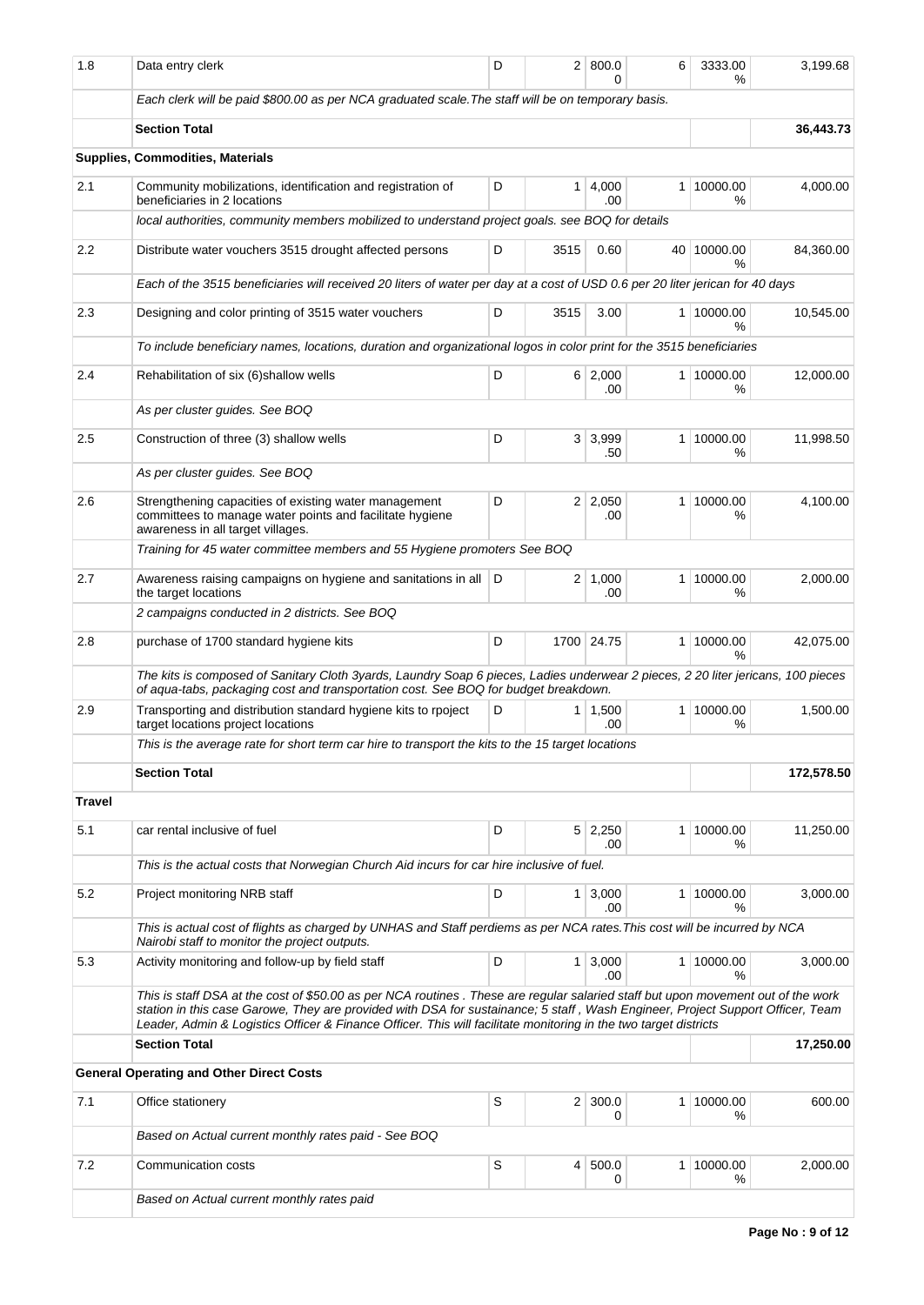| 7.3                         | security                                                                                     | S | 4              | 200.0<br>0   | 4 <sup>1</sup> | 10000.00<br>%    | 3,200.00   |
|-----------------------------|----------------------------------------------------------------------------------------------|---|----------------|--------------|----------------|------------------|------------|
|                             | The actual amount paid to Special Protection Unit (SPU) to guard the office and staff.       |   |                |              |                |                  |            |
| 7.4                         | Rent (2 months)                                                                              | S | 2 <sup>1</sup> | 1,900<br>.00 | $\mathbf 1$    | 10000.00<br>$\%$ | 3,800.00   |
|                             | The actual cost of hiring the office as per contract between NCA and and the owner. 2 Months |   |                |              |                |                  |            |
| 7.5                         | Money transfer charges                                                                       | s | $\mathbf{1}$   | 2,598<br>.79 | $\mathbf{1}$   | 10000.00<br>%    | 2,598.79   |
|                             | Dahabshiil charges @ 1.5% plus 10% tax                                                       |   |                |              |                |                  |            |
|                             | <b>Section Total</b>                                                                         |   |                |              |                |                  | 12,198.79  |
| <b>SubTotal</b>             |                                                                                              |   | 8,774.00       |              |                |                  | 238,471.02 |
| <b>Direct</b>               |                                                                                              |   |                |              |                |                  | 216,148.58 |
| Support                     |                                                                                              |   |                |              |                |                  | 22,322.44  |
| <b>PSC Cost</b>             |                                                                                              |   |                |              |                |                  |            |
| <b>PSC Cost Percent</b>     |                                                                                              |   |                |              |                |                  | 2%         |
| <b>PSC Amount</b>           |                                                                                              |   |                |              |                |                  | 5,413.29   |
| <b>Total Cost</b>           |                                                                                              |   |                |              |                |                  | 243,884.31 |
| <b>Grand Total CHF Cost</b> |                                                                                              |   |                |              |                |                  | 243,884.31 |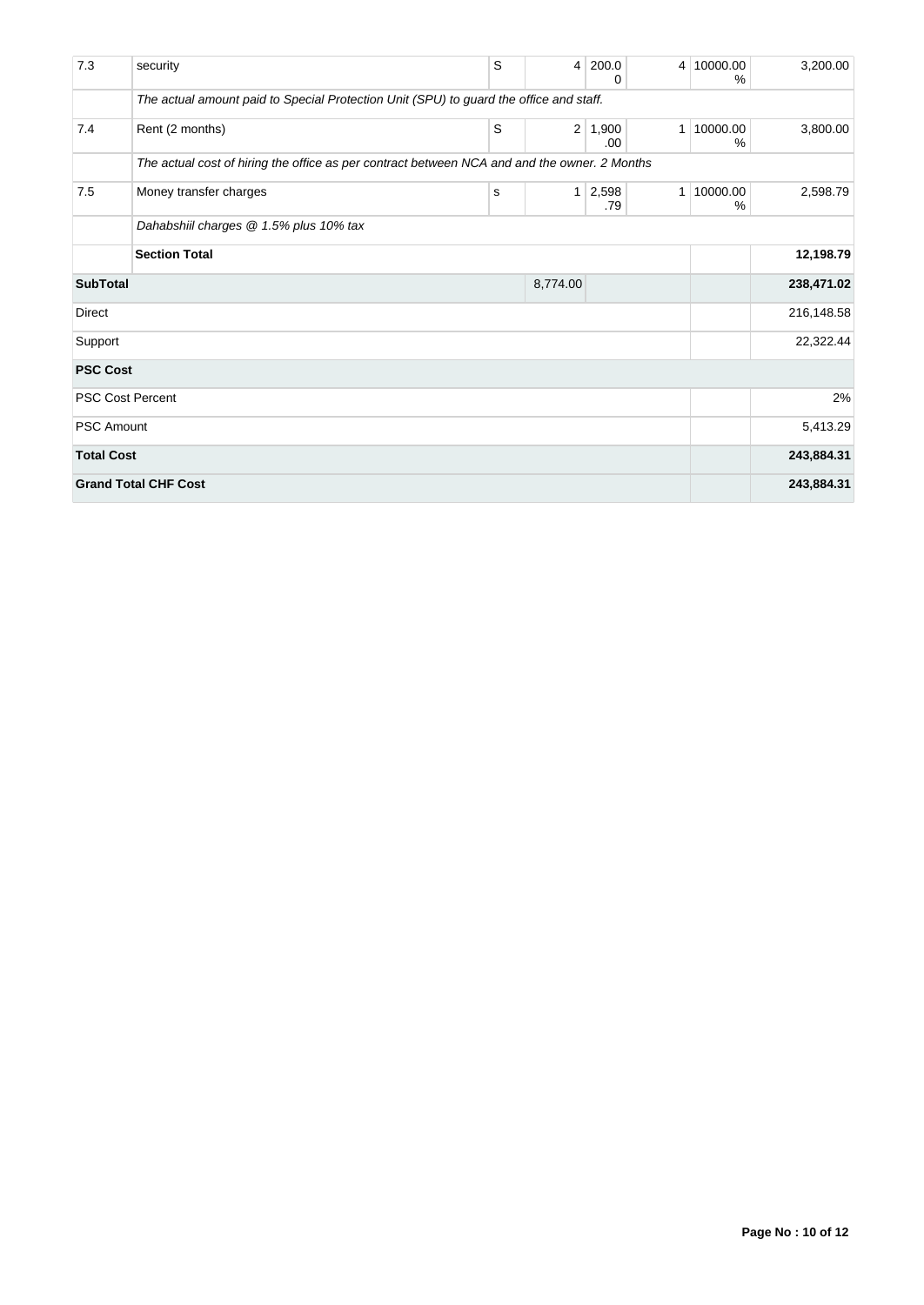# **Project Locations**

| <b>Location</b>             | <b>Estimated</b><br>percentage<br>of budget<br>for each<br><b>location</b> | <b>Estimated number of beneficiaries</b><br>for each location |       |                   |              |              | <b>Activity Name</b>                                                                                                                                                                                                                                                                                                                                                                                                                                                                                                                                                                                                                                                                                                                                                                                                                                                                                                                                                                                                                                                                                                                                                                                                                                                                                                                                                                                                                                                                                                                                                                                                                                                                                                                                                                                                                                                                                                                                                                                                                                                                                                                                                                                                                                                                                                                                                                                                                                                                                                                                                                                                                                                                                                                              |
|-----------------------------|----------------------------------------------------------------------------|---------------------------------------------------------------|-------|-------------------|--------------|--------------|---------------------------------------------------------------------------------------------------------------------------------------------------------------------------------------------------------------------------------------------------------------------------------------------------------------------------------------------------------------------------------------------------------------------------------------------------------------------------------------------------------------------------------------------------------------------------------------------------------------------------------------------------------------------------------------------------------------------------------------------------------------------------------------------------------------------------------------------------------------------------------------------------------------------------------------------------------------------------------------------------------------------------------------------------------------------------------------------------------------------------------------------------------------------------------------------------------------------------------------------------------------------------------------------------------------------------------------------------------------------------------------------------------------------------------------------------------------------------------------------------------------------------------------------------------------------------------------------------------------------------------------------------------------------------------------------------------------------------------------------------------------------------------------------------------------------------------------------------------------------------------------------------------------------------------------------------------------------------------------------------------------------------------------------------------------------------------------------------------------------------------------------------------------------------------------------------------------------------------------------------------------------------------------------------------------------------------------------------------------------------------------------------------------------------------------------------------------------------------------------------------------------------------------------------------------------------------------------------------------------------------------------------------------------------------------------------------------------------------------------------|
|                             |                                                                            | <b>Men</b>                                                    | Women |                   | Boys   Girls | <b>Total</b> |                                                                                                                                                                                                                                                                                                                                                                                                                                                                                                                                                                                                                                                                                                                                                                                                                                                                                                                                                                                                                                                                                                                                                                                                                                                                                                                                                                                                                                                                                                                                                                                                                                                                                                                                                                                                                                                                                                                                                                                                                                                                                                                                                                                                                                                                                                                                                                                                                                                                                                                                                                                                                                                                                                                                                   |
| Bari -> Qardho -> Dangoroyo |                                                                            | 80 1,399                                                      |       | 1,749 1,749 2,099 |              |              | 6,996 Activity 1.1.1 : Construction of 3 shallow wells<br>and rehabilitation of 6 shallow wells. This<br>supports reduced costs spend on water trucking<br>by ensuring lengthened periods of water access<br>in target locations. It also reduces distances<br>trekked by right holders to access water away<br>from their localities giving more time to women<br>and girls who are the main users of water to<br>undertake other chores. The project intends to<br>reach 4,500 beneficiaries with about 500 people<br>benefiting from each well.<br>Activity 1.1.2 : Based on the difficulties being<br>experienced in the project locations, the project<br>will provide unconditional water vouchers. The<br>drought has impacted on the nutrition status of<br>the community with a generally weakened<br>population. With long distances covered,<br>communities may be unable to work based on<br>the current vulnerability levels. The project will<br>target 3515 people who will be selected based<br>on the prescribed criteria<br>Activity 1.1.3 : strengthening capacities of 45<br>WASH committee members and 55 hygiene<br>promoters. The WASH committees will be<br>capacity built on operation and maintenance of<br>available and new water facilities to enhance<br>continued access to water. Hygiene promoters<br>will be trained to facilitate support to hygiene<br>promotion activities mass media campaigns in<br>target locations. The WASH committee members<br>who are largely men will have a 40% female<br>representation while the Hygiene promoters who<br>are largely women will have a 40% male<br>representation during training<br>Activity 1.1.4 : Conduct 2 Hygiene awareness<br>campaigns (mass Media) targeting at least 3000<br>people. This will place emphasis on disease<br>transmission routes while encouraging hand<br>washing practice during critical moments. the<br>importance of food, personal, domestic, water<br>and environmental hygiene will be discussed to<br>ensure improved hygiene and reduced health<br>risks. The hygiene promotion activities will be<br>done in areas of convergence for families that<br>have moved and within IDP settlements.<br>Selection of project locations for hygiene<br>campaigns will be in collaboration with existing<br>WASH communities, Local authorities and<br>representatives from HADMA.<br>Activity 1.1.5 : The project will distribute 1700<br>standard hygiene kits with jericans, soap and<br>water treatment tablets and sanitary cloth. This<br>is to ensure that water consumed is safe and<br>women and girls undertake their chores<br>uninterrupted. The hygiene of women and girls<br>remains critical even during emergencies. |